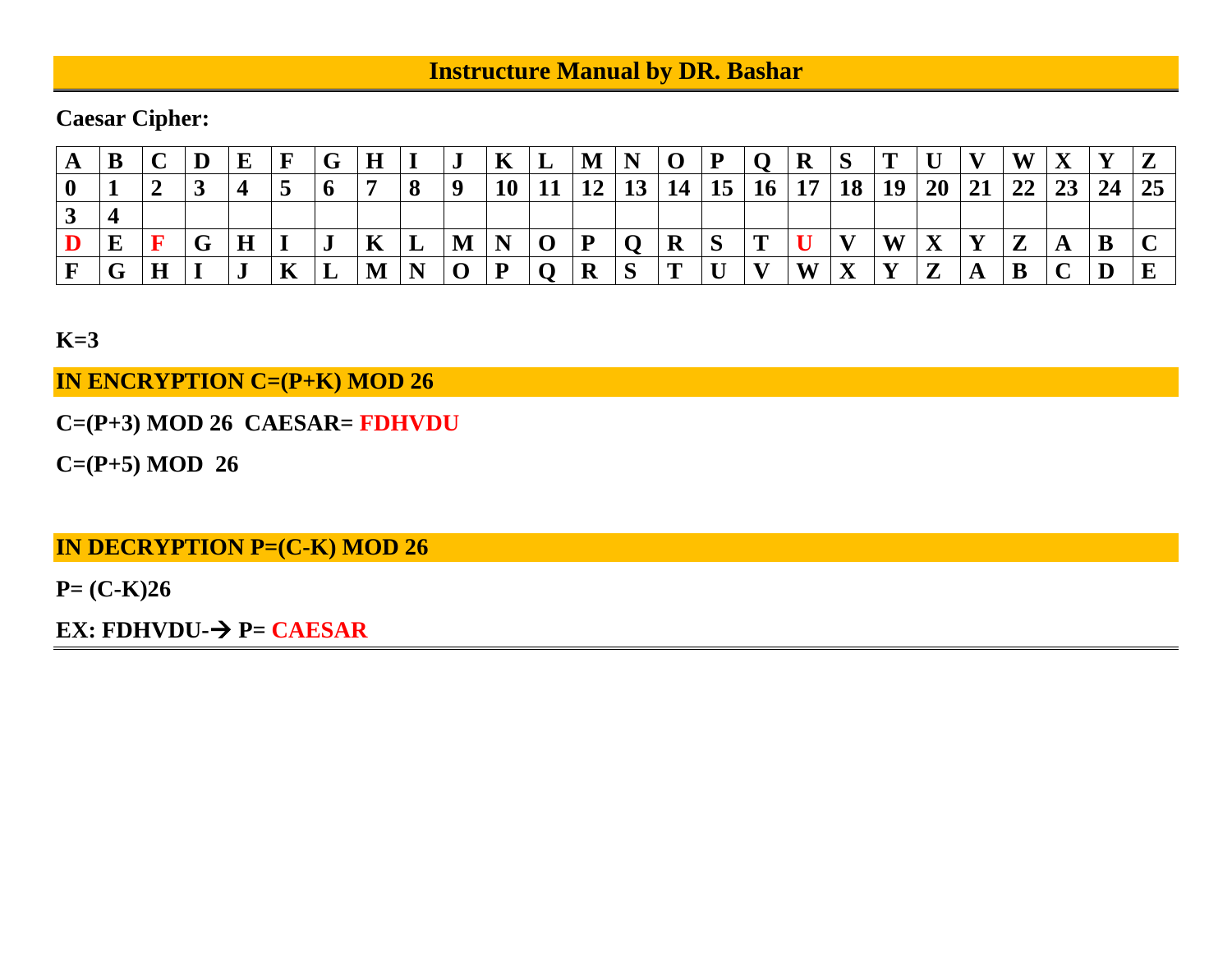#### **NOTES of CAESAR:**

### **1. Customized alphabet:**

| $\mathbf{A}$ | R | $\mathbf{D}$ |  | $\mathbf{C}$ | H <sup>1</sup> | J | $\mathbf{K}$ | ┻ | M | N<br>. . | $\Omega$ | P<br>- | D | $\mathbf C$ | m | — | $\mathbf{V}$ | $T$ $T$<br>w | $-$ | $\mathbf{V}$ | 7<br>∠ | $\bm{Q}$ | # | $\frac{0}{0}$ |  |
|--------------|---|--------------|--|--------------|----------------|---|--------------|---|---|----------|----------|--------|---|-------------|---|---|--------------|--------------|-----|--------------|--------|----------|---|---------------|--|
|              |   |              |  |              |                |   |              |   |   |          |          |        |   |             |   |   | $\equiv$     |              |     |              |        |          |   |               |  |
|              |   |              |  |              |                |   |              |   |   |          |          |        |   | Q<br>О      |   |   |              |              |     |              |        | o        |   |               |  |

### **C= (P+K) MOD 30**

### **BAS@COM WITH KEY=5**

#### **GFXBHTR**

**P=(C-K) MOD 30**

**BAS@COM**

**2. THIS ALGO. DEPENDS ON KEY VALUE TO CHANGE THE LETTER:**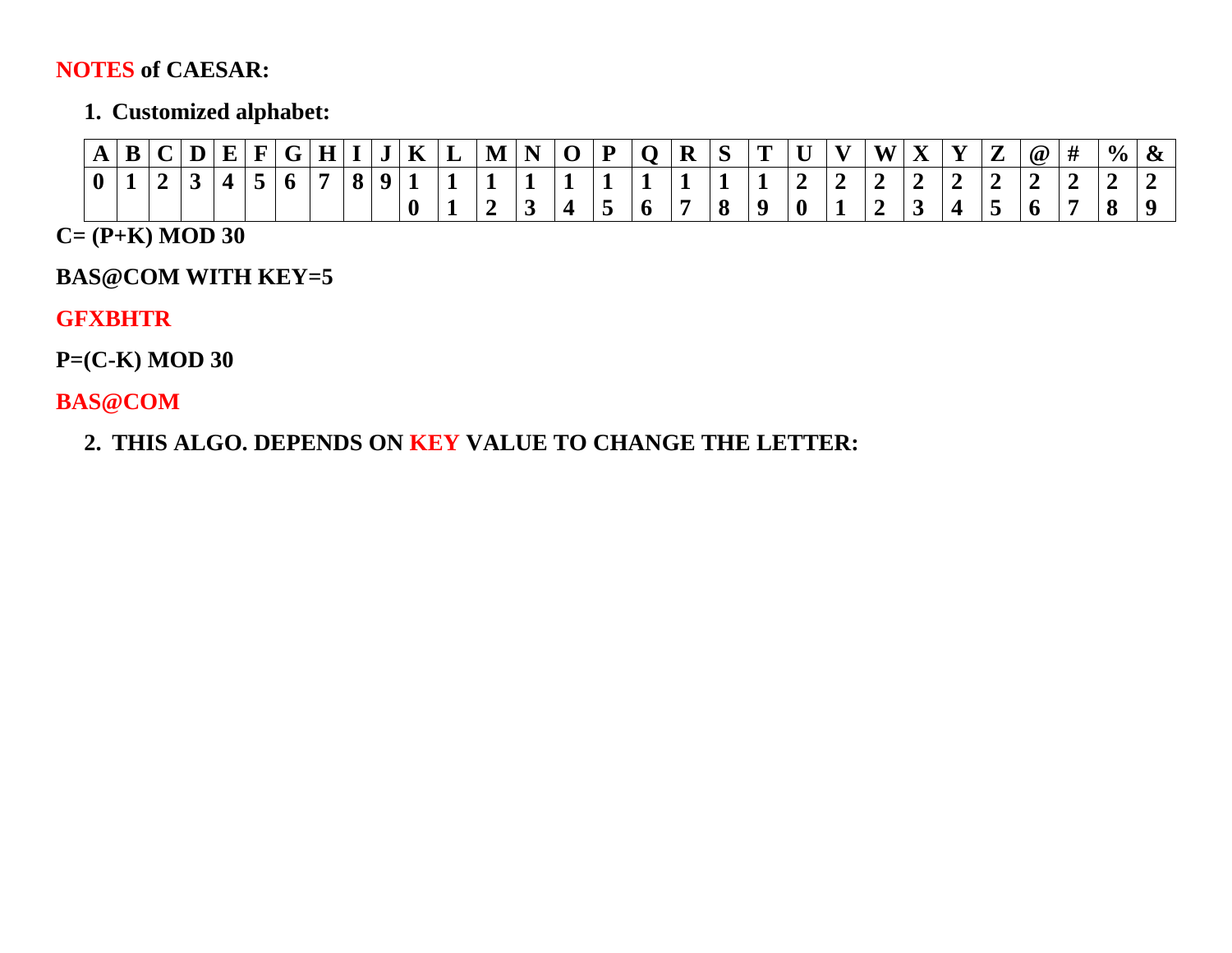### **PlayFair Cipher 5X5 matrix depends on keyword.**

### **Keyword=monarchy**

|   |   |     |   | $PLAIN = HELLO$         |
|---|---|-----|---|-------------------------|
|   | H | B   |   | $= HE LX LO$            |
| E | F | L/I |   |                         |
|   | D |     | Т | <b>CIPHER= CF SU PM</b> |
|   |   |     |   |                         |

### **IF THERE ARE DUPLICATES IN kw REMOVE IT**

### **EX: TOWMORROW → TOWMR tomorrow**

| $\mathbf T$             | Ô                       | W                       | M                       | $\mathbf R$             |
|-------------------------|-------------------------|-------------------------|-------------------------|-------------------------|
| $\mathbf{A}$            | ${\bf B}$               | $\mathbf C$             | $\overline{\mathbf{D}}$ | $\overline{\mathbf{E}}$ |
| $\boxed{\mathrm{F}}$    | $\overline{G}$          | $\overline{\mathbf{H}}$ | I/J                     | $\overline{\mathbf{K}}$ |
| $\overline{\mathbf{L}}$ | $\overline{\mathbf{N}}$ | $\overline{\mathbf{P}}$ | $\overline{Q}$          | S                       |
| U                       | $\overline{\mathbf{V}}$ | $\overline{\mathbf{X}}$ | $\overline{\mathbf{V}}$ | $\mathbf{Z}$            |

**PLAIN = MU ST AN SI RI YA HZ**

**CIPHER=TY LR BL QK MK UD KX**

### **Keyword= infinity**  $\rightarrow$  **<b>INFTY**

| I/J                      |                          | F                       |                         | V            |  |
|--------------------------|--------------------------|-------------------------|-------------------------|--------------|--|
| <u>A</u>                 | $\bf{B}$                 | $\mathbf C$             | D                       | $\mathbf{E}$ |  |
| $\overline{\frac{G}{O}}$ | $\underline{\mathbf{H}}$ | $\overline{\mathbf{K}}$ | $\mathbf L$             | $\mathbf{M}$ |  |
|                          | ${\bf P}$                | $\mathbf{Q}$            | $\overline{\mathbf{R}}$ | S            |  |
| $\overline{U}$           | $\overline{\mathbf{V}}$  | $\overline{\textbf{W}}$ | $\overline{\mathbf{X}}$ | $\mathbf{Z}$ |  |

**PLAIN = PL AI NZ**

 **=** 

**CIPHER=RH GA YV**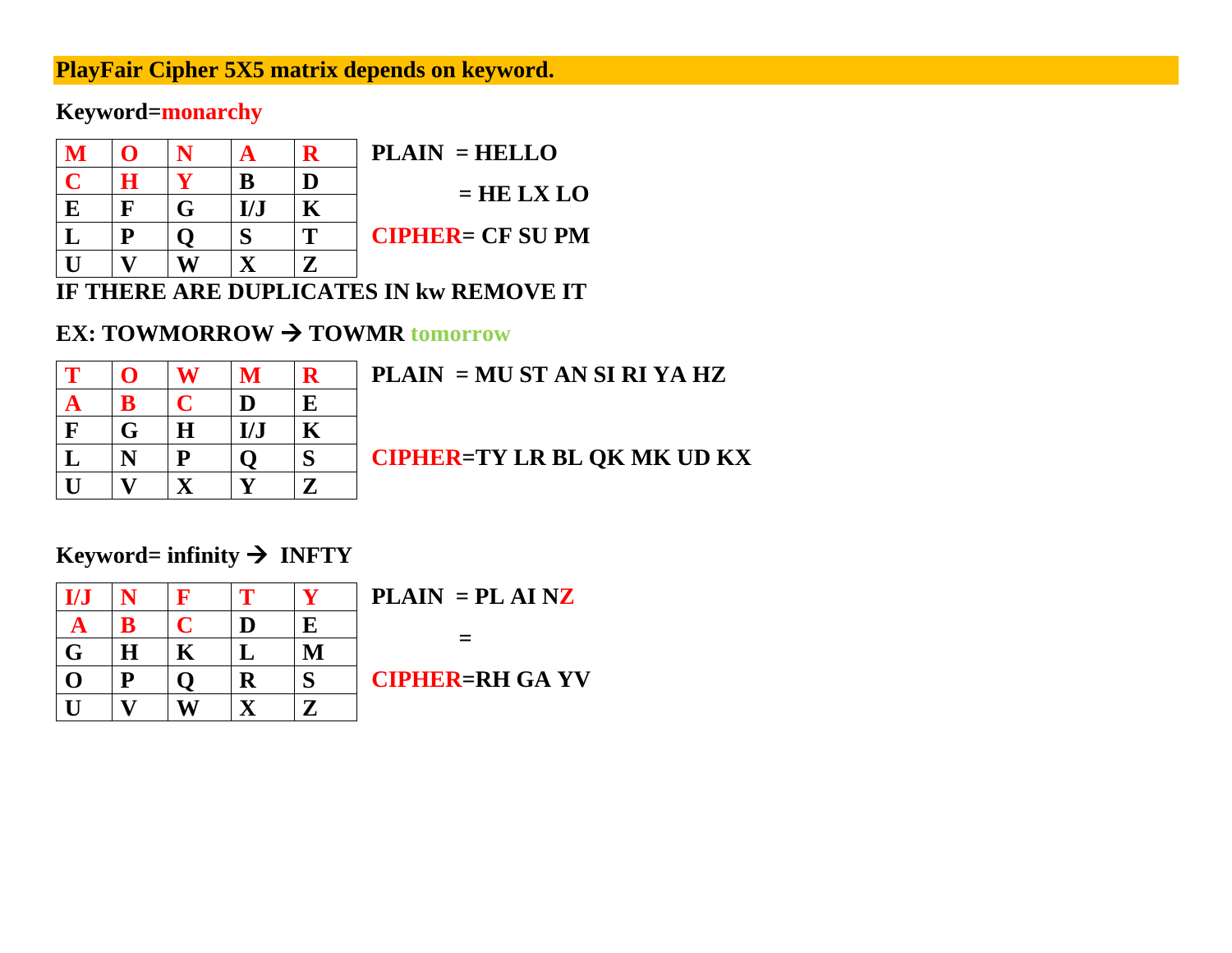**Keyword= Mustansiriyah** → **mustaniryh**

| M | ΤT          | S           | $\mathbf T$  | $\mathbf{A}$ | $Plain = HASHIMY$          |
|---|-------------|-------------|--------------|--------------|----------------------------|
| N |             | $\mathbf R$ |              | н            | $= HA SHIMY$               |
| в | $\mathbf C$ | D           | E            | $\mathbf{F}$ | <b>Cipher= FH AR NU HX</b> |
| G | K           |             |              | Р            |                            |
|   |             | W           | $\mathbf{x}$ | Z            |                            |

**H/W: use hill cipher to find the cipher text depend on the following facts:**

**KEYWORD= I SEE THE SEA IN THE C**

**PLAIN TEXT= CO VI DV AC CI N?**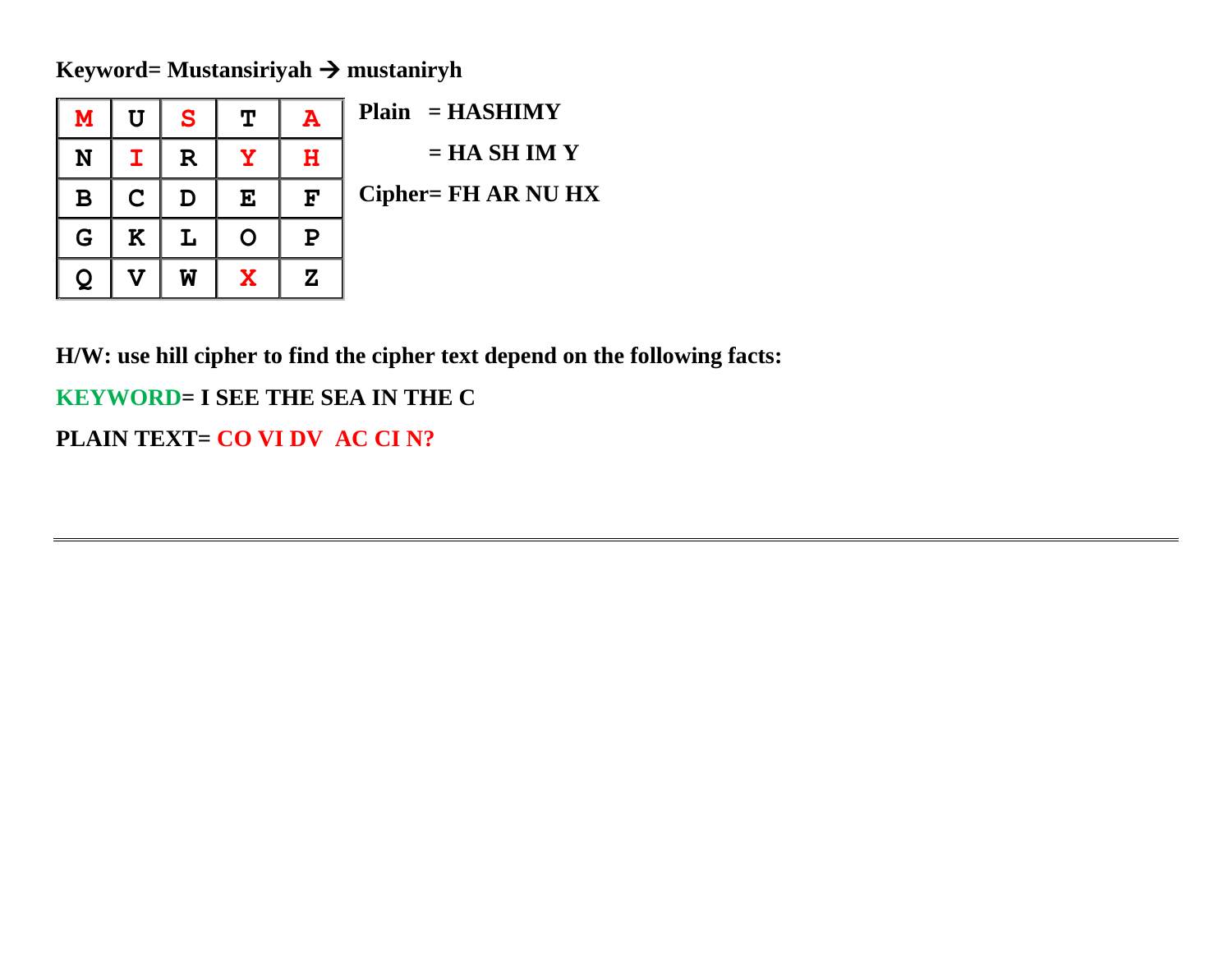**Hill Cipher** 

if 
$$
K = \begin{pmatrix} 7 & 8 \\ 11 & 11 \end{pmatrix}
$$
, then  $K^{-1} = \begin{pmatrix} 25 & 22 \\ 1 & 23 \end{pmatrix}$ **WHEN MOD 26**

Example: encrypt the message "BITCOIN now 35,000\$"

Using the above KEY?

**ANSWER:** 

| $A=0$             |               |   |             | Е                      |                    |        | $\bf H$  |        |
|-------------------|---------------|---|-------------|------------------------|--------------------|--------|----------|--------|
|                   | .<br>77       |   | M           | N                      |                    |        |          | K      |
|                   | m             |   |             | W                      | $\mathbf{x}$<br>∡ъ |        | ▰        | $a=26$ |
| $b=27$            |               |   | e           |                        | о<br>∍             |        |          |        |
| $\mathbf{r}$<br>V |               | m | $\mathbf n$ |                        |                    |        |          |        |
|                   | u             |   | W           | $\boldsymbol{\Lambda}$ |                    | $z=51$ | $0 = 52$ |        |
|                   |               |   | ഄ           |                        |                    |        |          |        |
| $$=63$            | $\infty = 64$ |   |             |                        |                    |        |          |        |
|                   |               |   |             |                        |                    |        |          |        |

"BITCOIN now 35,000\$"= BI TC OI N $\infty$  no w $\infty$  35 ,0 00 \$Z

 $=$  Key X (1?)) mod 65=C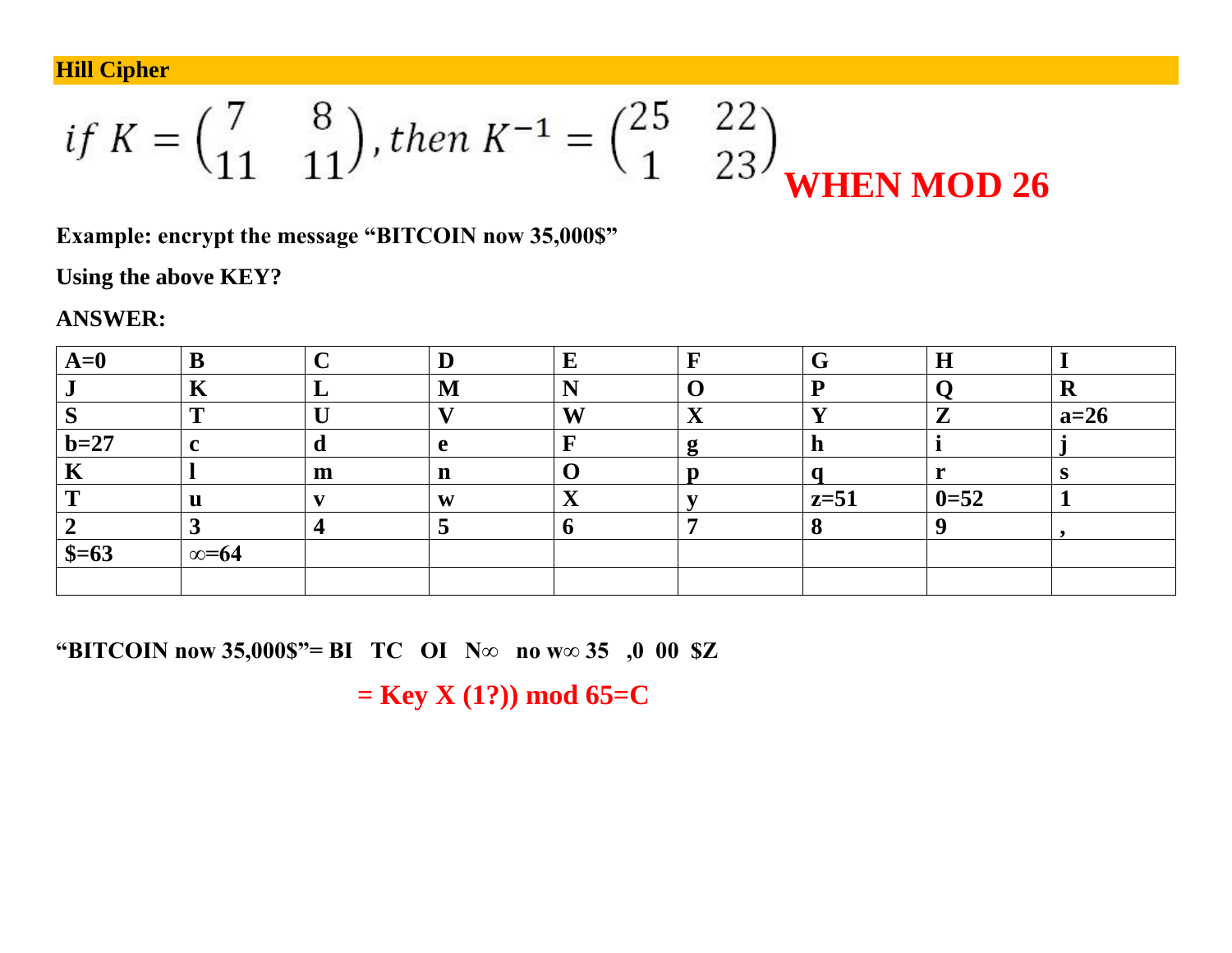$$
if K = \begin{pmatrix} 0 & 11 & 15 \\ 7 & 0 & 1 \\ 4 & 19 & 0 \end{pmatrix}, then K^{-1} = \begin{pmatrix} 3 & 7 & 1 \\ 24 & 4 & 19 \\ 5 & 4 & 19 \end{pmatrix}
$$

#### **Vigenère Cipher**

Example: encrypt the message that "FULL Name" "bashar m. nema" "ahmed ali omar"> key"aao"

Using the key "first three char from full name" example "bmn" by using Polyalphabetic Vigenere Cipher method?

### **RailFence Transposition methods**

*Plain= "*DISCONNECT THE PLUGS NOW", depth=3, top-Down.

CIPHER TEXT CAN BE FIND BY READING EACH ROW ABOVE:

#### C= "**DOCEGWICNETHPUSOSNTLN**"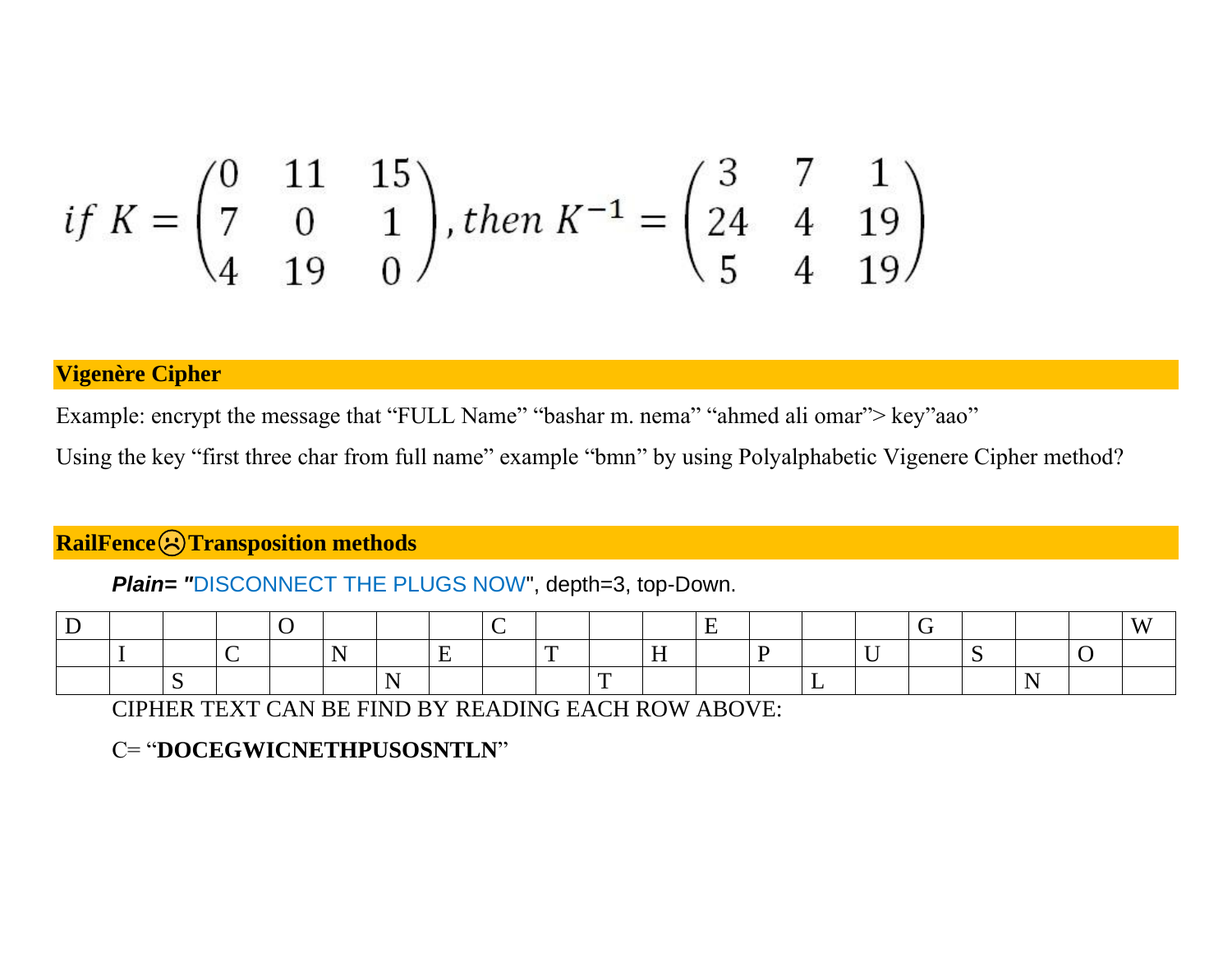*Plain= "* depth=3, bu.

CIPHER TEXT CAN BE FIND BY READING EACH ROW ABOVE:

### C="**F**HAT9A**F**RASNAE19JESHM8"

# P="JAFFERHASSANHATEM1998"

# **To decrypt as follow:**

- **1.** Number of columns of matrix= number of cipher text characters.
- **2.** Number of rows = depth value that agree between S/R.
- **3.** Draw the matrix depends on depth value and direction (**BU** or **TD**).
- **4.** Distribute the cipher text DEPENDS on above idea.
- **5.**Read zigzag to find plain text.

Example: consider the **plaintext** "This%is%a%secret%message". Using **TD** with depth  $=4$ , let SPACE $=$  %?

| $\mathbf \tau$<br>- |     |             |      |                                    | $\sim$<br>◡ |      |      |             |                                |  |   |                          |      |            | ┳<br>- |             |             |   |        |               | ra s |
|---------------------|-----|-------------|------|------------------------------------|-------------|------|------|-------------|--------------------------------|--|---|--------------------------|------|------------|--------|-------------|-------------|---|--------|---------------|------|
|                     | TT. |             |      | $\sim$<br>$\overline{\phantom{a}}$ |             | $\%$ |      |             | $\boldsymbol{\mathrm{E}}$<br>▃ |  |   |                          |      | <b>TAT</b> |        | $\sim$<br>ັ |             |   |        | $\Delta$<br>╰ |      |
|                     |     |             | $\%$ |                                    |             |      |      | $\sim$<br>ັ |                                |  | e |                          | $\%$ |            |        |             | $\sim$<br>N |   | $\sim$ |               |      |
|                     |     | $\sim$<br>N |      |                                    |             |      | $\%$ |             |                                |  |   | $\mathbf{r}$<br><b>A</b> |      |            |        |             |             | A |        |               |      |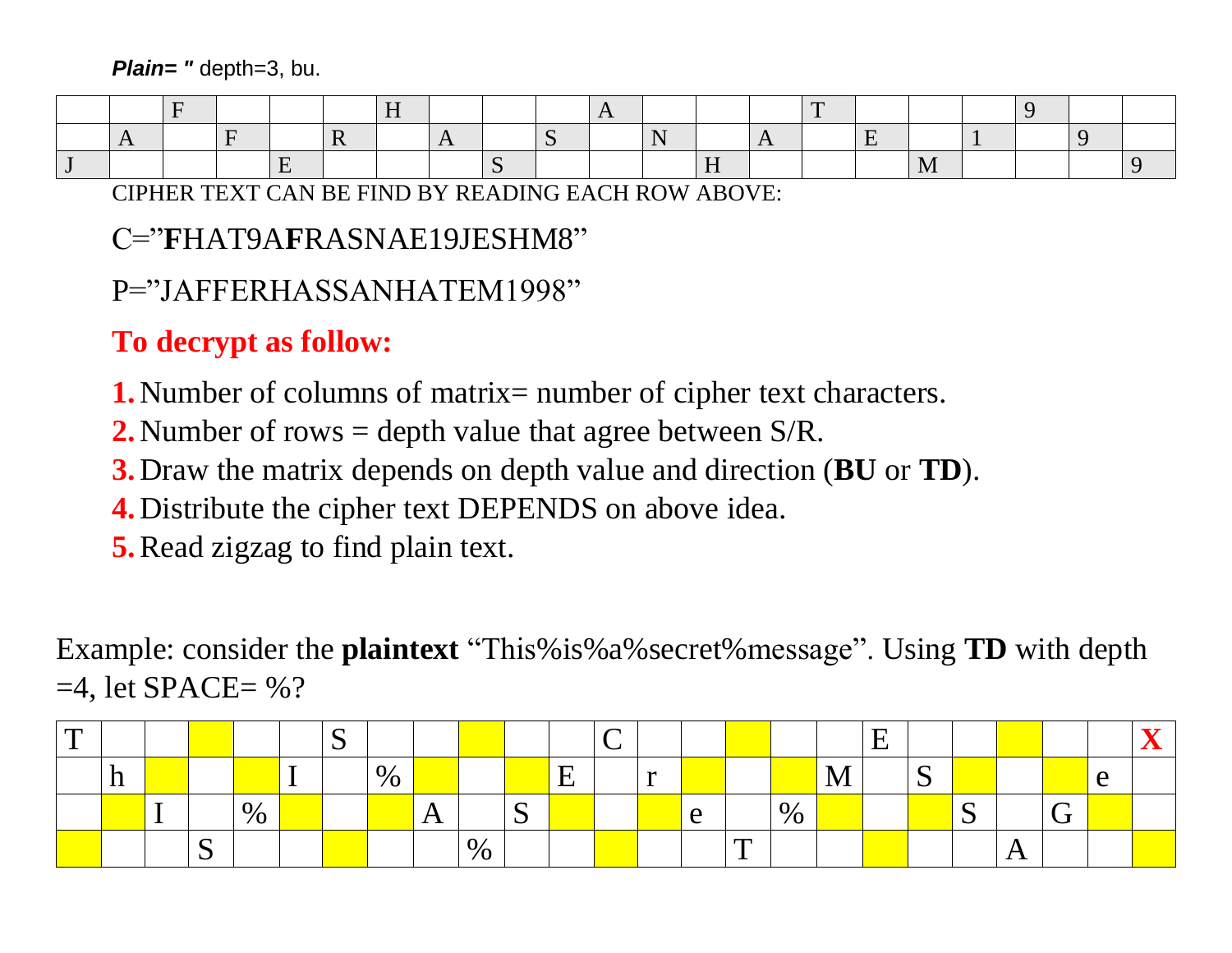Therefore, the cipher text= "TSCE**X**HI%ERMSEI%ASE%SGS%TA"=25→ 4X25 H/W: Try to convert the following flowchart into C# program?

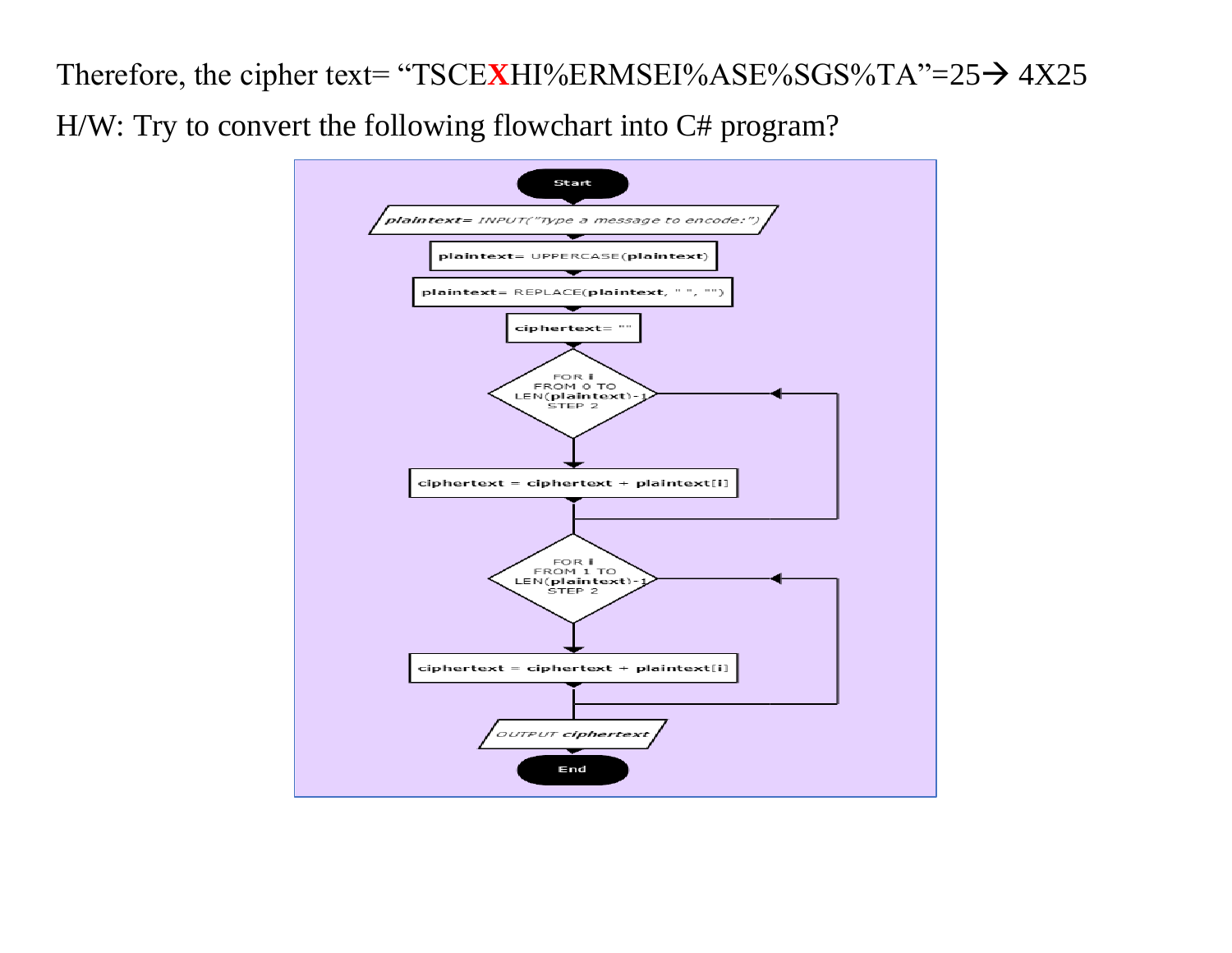**In RailFenec, may be use double Ciphering that of course need Double Deciphering:**

Let the message ="information\$security" use RF with depth =3 and **BU**, then **encrypt result using Depth=2 and TD?**

|  |  |  |   |  |         |  |     |  | ~ |  |
|--|--|--|---|--|---------|--|-----|--|---|--|
|  |  |  | 一 |  | 4<br>٨D |  | - - |  |   |  |
|  |  |  |   |  |         |  |     |  |   |  |

**C1="FANCTNOMTO\$EUIYIRISRX"**

| ┳ |                      | ×<br><b>.</b> |                  | m<br>- | v |          | <b>The Second</b><br><u>_</u> |   | $\sqrt{2}$<br>AD. | $ -$<br>∼ | --<br>_ | V | -<br>ັ |   |  |
|---|----------------------|---------------|------------------|--------|---|----------|-------------------------------|---|-------------------|-----------|---------|---|--------|---|--|
|   | л<br>. .<br>$\Gamma$ |               | ~<br>$\check{ }$ |        |   | N /<br>. |                               | 〜 |                   |           |         |   |        | - |  |

**C2="FNTOT\$UYRSXACNMOEIIIR"**

**P1=USING C2 DEPNDS ON DEPTH=2 AND TD???**

**P =USING P1 DEPNDS ON DEPTH=3 AND BU**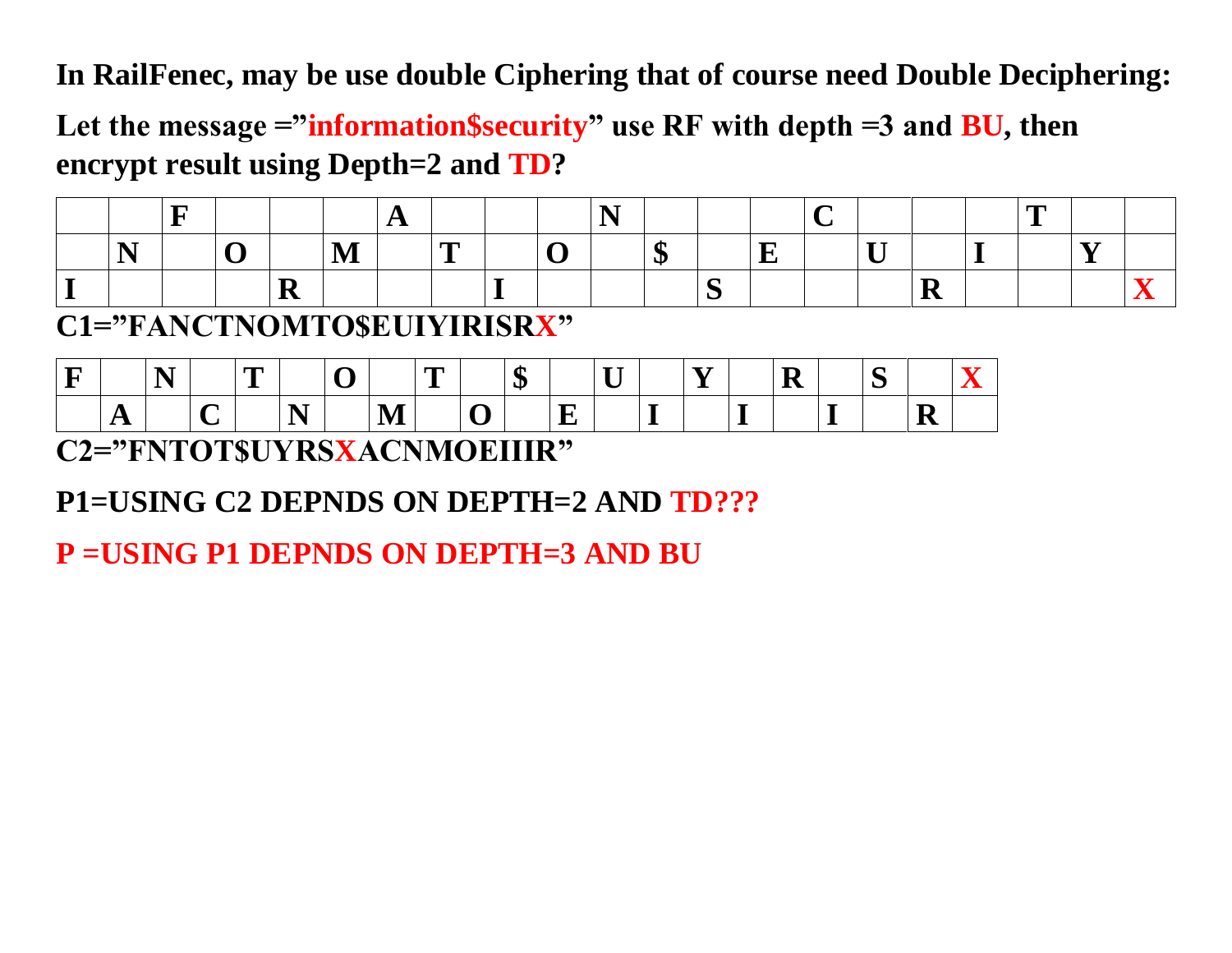## **Matrix Transposition:**

Example: Grid the plaintext "Bashar\$in\$mustansiriyah" using key=omar1?

 $\mathbf{1}$  $\mathbf{O}$  $m$  $\mathbf{a}$  $\mathbf{r}$  $3\quad 2\quad 5\quad 1$  $\overline{4}$ a sh a  $\mathbf{B}$  $\sin 5$  $\Upsilon$ usta m i r i S n  $\alpha$ h y

ciphertext= "a\$aisisiha\$usaBrmnyhntr

ABCDEFG...Z

0123456789

**OMAR1990** 

NOTE(Muntader): all the char and numbers and special char must agree between S/R.

## PLAINTEXT="INFORMATION%SECURITY"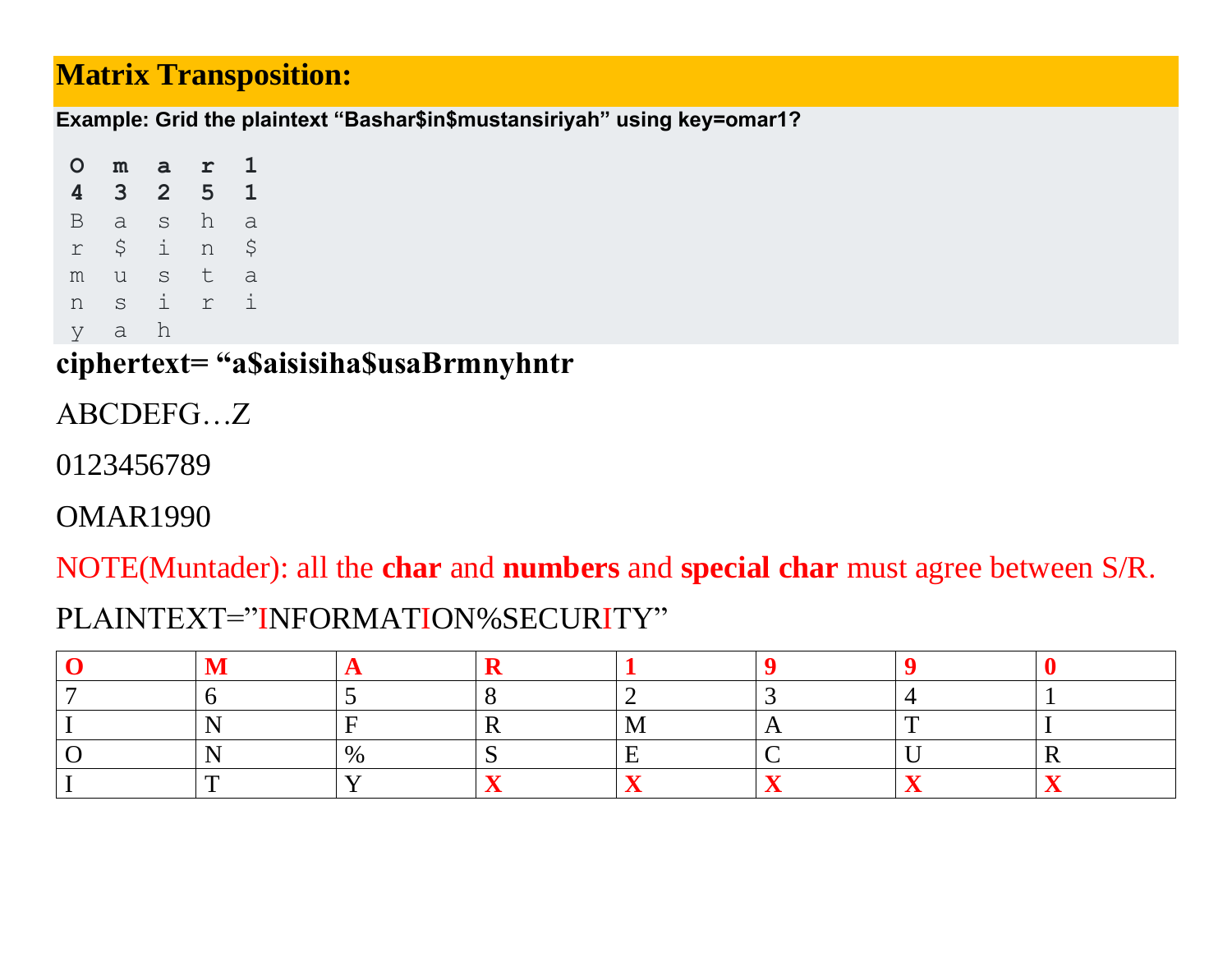# C= "IRXMEXACXTUXF%YNNTIOIRSX" LENGTH/KEY=CHAR IN EACH c

**PLAIN= INFRMATION%SECURITYXXXXX**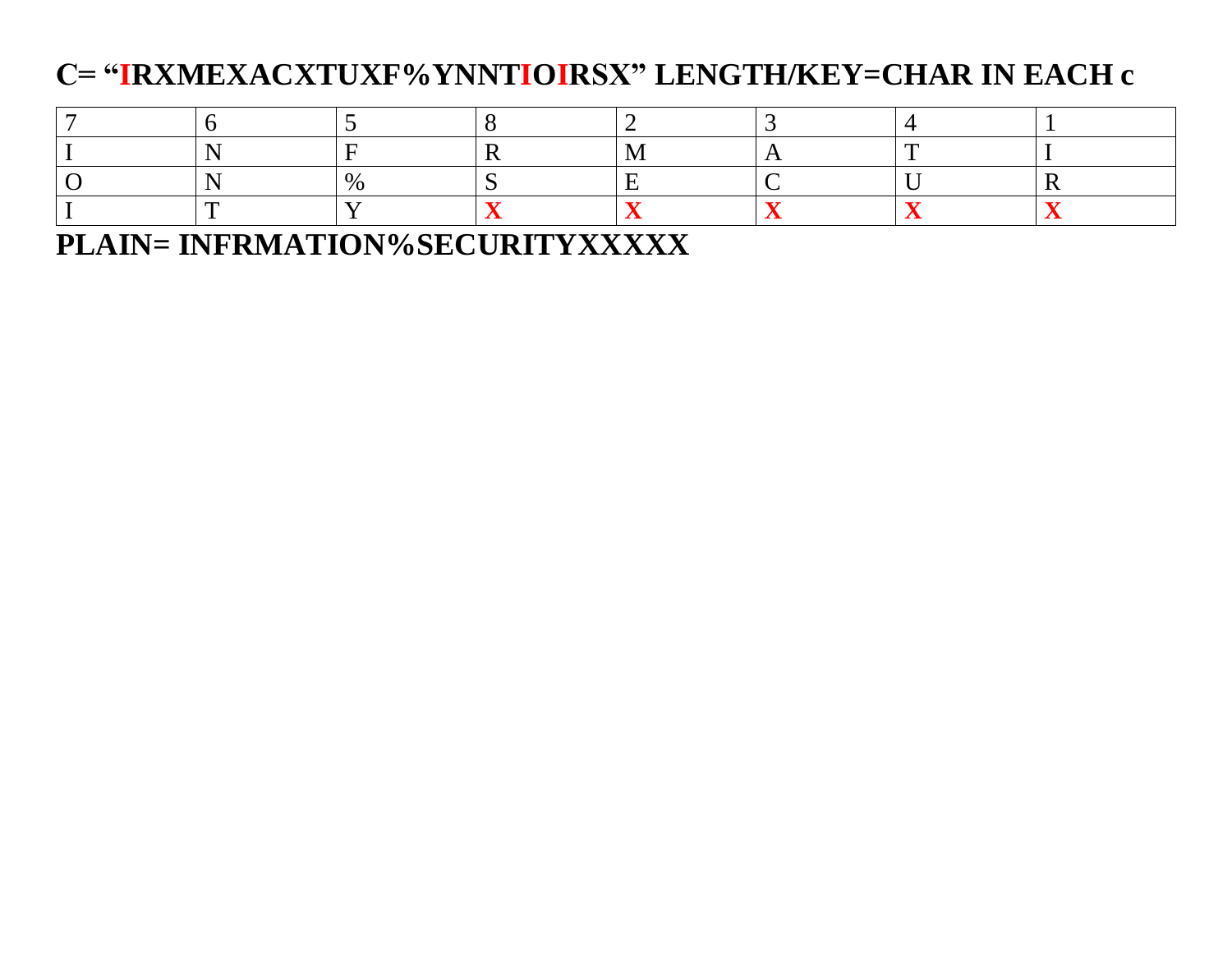## **EXAMPLE:**

## **ENCRYPTE THE MESSGAE**

# **"I CAN OPEN THE CAN BUT THE CAN CAN NOT OPEN IT SEALF"**

## USING DOUBLE MATRIX TRANSPOSTION WITH:

# **KEY1**= "UOM1963"

**KEY2**= "SCIENCE"

# TO FIND THE CIPHER TEXT?

|                          |   |     |  | . .<br><u>r</u><br>. . |
|--------------------------|---|-----|--|------------------------|
| $\overline{\phantom{a}}$ |   |     |  |                        |
|                          | œ | ┱   |  |                        |
|                          |   | 1 J |  |                        |
|                          |   |     |  | ┱┓                     |
|                          |   |     |  |                        |